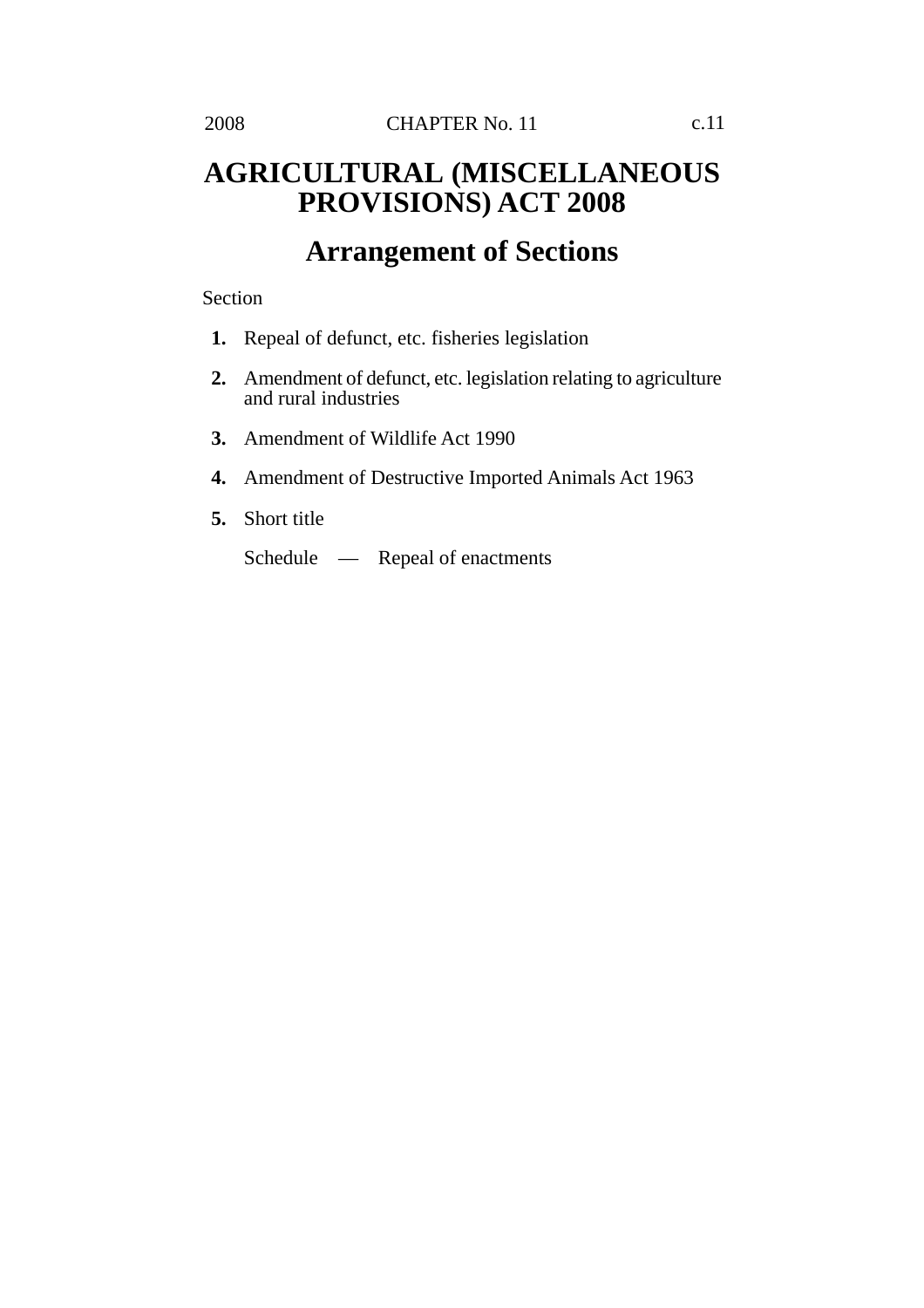

**Jale of Man** Signed in Tynwald: 15th July 2008<br>to Wit Theceived Royal Assent: 16th July 2008 Received Royal Assent:16th July 2008 Announced to Tynwald: 16th July 2008

### **AN ACT**

to repeal and amend Acts of Tynwald relating to the fishery industry and agricultural and rural industries that are defunct, superseded or unnecessary; to amend the Wildlife Act 1990 and the Destructive Imported Animals Act 1963; and for connected purposes.

**BE IT ENACTED by the Queen's Most Excellent Majesty, by** and with the advice and consent of the Council and Keys in Tynwald assembled, and by the authority of the same, as follows: —

**1.** The Acts mentioned in column 1 of Part 1 of the Schedule Repeal of (being provisions that are defunct, superseded or unnecessary) defunct, etc. are repealed to the extent specified in column 3 of the Schedule.

fisheries legislation

Amendment of defunct, etc. legislation

**2.** (1) In the Agricultural and Rural Industries Act 1914 —

(a) in section  $4-$ 

- (i) in subsection (5), for "shall" substitute "may";
- (ii) after subsection  $(5)$  add —

"(6) The Department shall take such steps as it thinks proper to further education in agricultural and rural industries.

(7) For the avoidance of doubt —

relating to agriculture and rural industries

[IX p.390]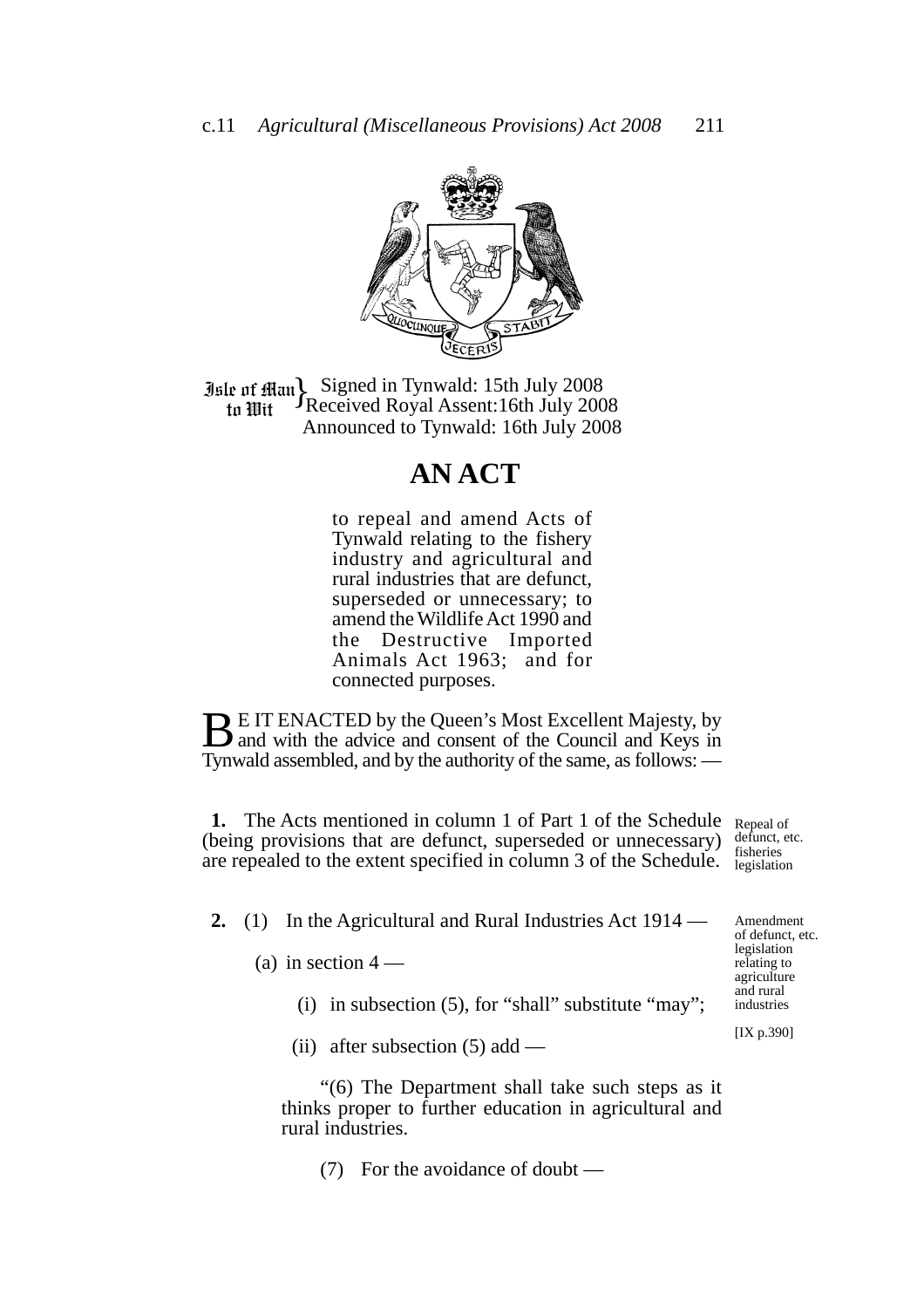- 212 *Agricultural (Miscellaneous Provisions) Act 2008* c.11
	- (a) the Department has the power to sell any land purchased with the money provided under the Memorandum of Agreement set out in the Schedule to this Act; and
	- (b) that Memorandum shall not be construed as creating a trust in respect of that money and accordingly, the land referred to in paragraph (a) and the proceeds of any sale of that land are free of any trust.";
	- (b) section 6, which is spent, shall cease to have effect; and
	- (c) the Agricultural Fund, which is now defunct, is abolished and accordingly, sections 7 and 9 shall cease to have effect.

(2) The Acts mentioned in column 1 of Part 2 of the Schedule (being provisions that are defunct, superseded or unnecessary) are repealed to the extent specified in column 3 of the Schedule.

**3.** In the Wildlife Act 1990 — (a) in sections  $1(1)$  and  $(5)$ ,  $3(1)(a)$ ,  $9(1)$  and  $(4)$  and  $12(1)$ Amendment

- after "intentionally", wherever it appears, add the words "or recklessly"; and
- (b) in section 9 (protection of certain wild animals)
	- (i) in subsection (1) after "Schedule 5" add "without reasonable excuse";
	- (ii) after subsection (4) add —

"(4A) Subject to the provisions of this Part, any person who intentionally or recklessly disturbs any wild animal included in Schedule 5 or —

- (a) a dolphin or whale (cetacean);
- (b) a basking shark (cetorhinus maximus);
- (c) a seal (all species) (pinnepedia); or
- (d) a turtle (marine) (all species) (dermochelydiae and cheloniidae),

shall be guilty of an offence."; and

(c) in section 29(1) (compensation for area of special scientific interest) for "shall" substitute "may".

of Wildlife Act 1990

[c. 2]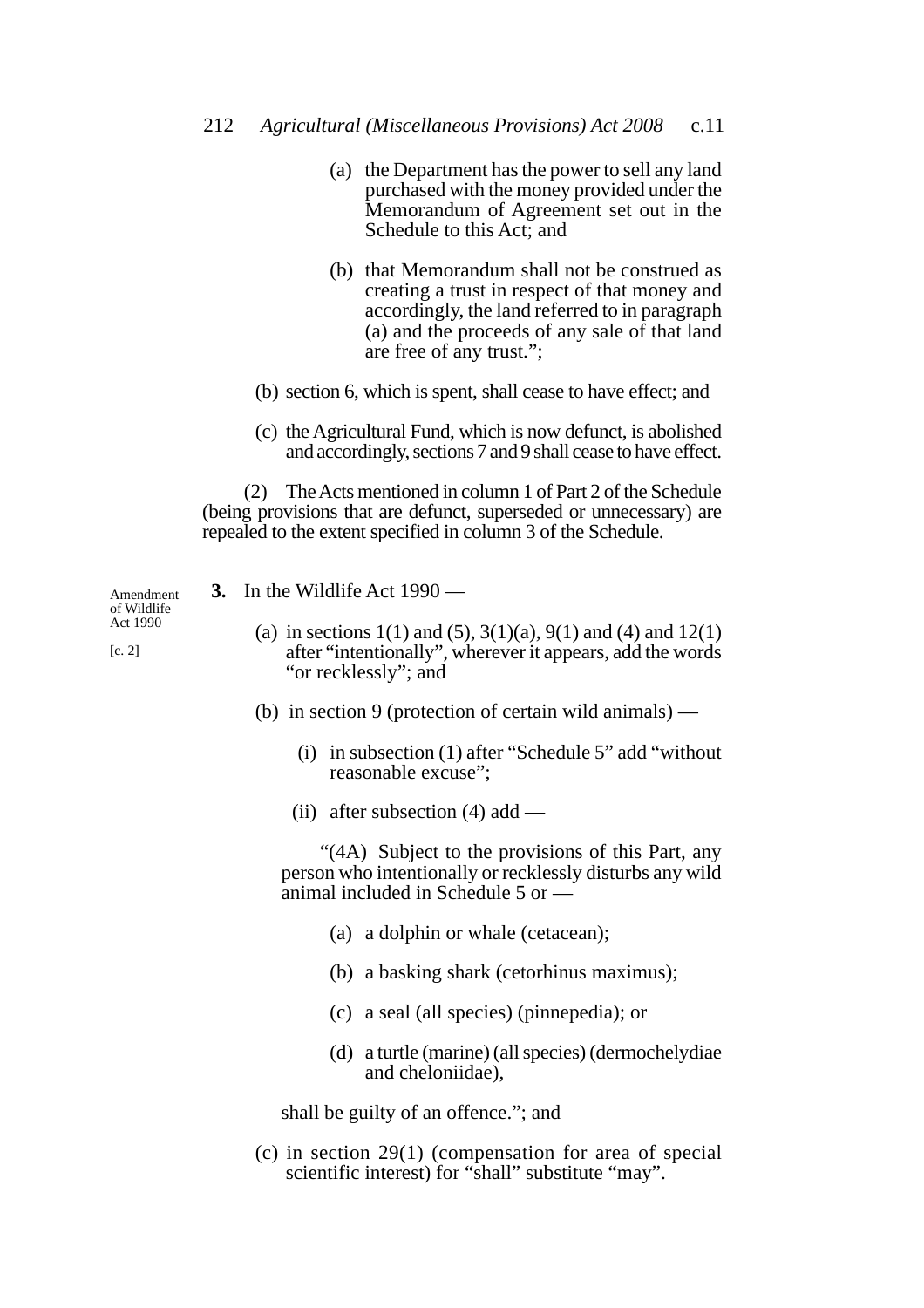**4.** In the Destructive Imported Animals Act 1963 —

Amendment of Destructive Imported

(a) in section  $6(1)$  the words ", and shall on summary  $\frac{mp\text{orth}}{Animals \text{ Act}}$ conviction on the complaint of the Department be 1963 liable" to the end of that subsection, are repealed; and  $_{[XIX p.858]}$ 

(b) after section  $6(1)$  add —

 "(1A) Any person guilty of an offence under subsection (1) shall on summary conviction on the complaint of the Department be liable —

- (a) in the case of an offence under paragraph (a),  $(b)$ ,  $(d)$  or  $(e)$  of subsection  $(1)$ , to a penalty of £5,000; and
- (b) in the case of an offence under paragraph (c) or (f) of subsection (1), to a penalty of  $\pounds2,500$ ,

and a court before which any person is convicted of an offence under paragraph (a),  $(b)$  or (c) of subsection (1) may order any animals in respect of which the offence was committed to be forfeited and destroyed.".

**5.** This Act may be cited as the Agricultural (Miscellaneous Short title Provisions) Act 2008.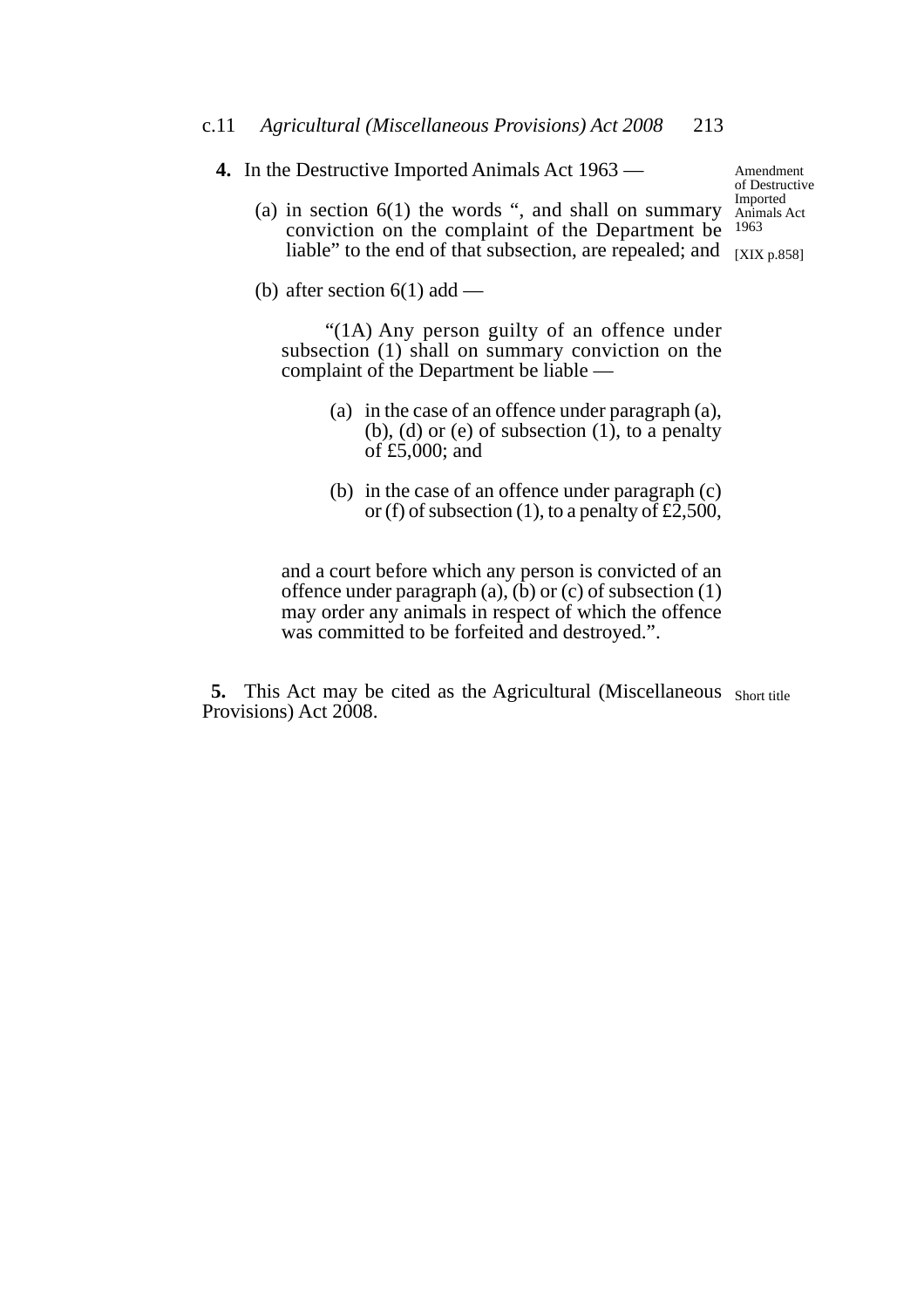#### Section 1 SCHEDULE

#### REPEAL OF ENACTMENTS

#### PART 1

### REPEAL OF DEFUNCT, etc. FISHERY ACTS

| Volume/Chapter | Short title                                                  | Extent of repeal                                                             |
|----------------|--------------------------------------------------------------|------------------------------------------------------------------------------|
| X p.25         | Herring Fishery (Branding) Act<br>1916                       | The whole Act.                                                               |
| XI p.199       | <b>Imported Kippered Herrings Act</b><br>1921                | The whole Act.                                                               |
| XIV p.310      | <b>Imported Kippered Herrings</b><br>Amendment Act 1935      | The whole Act.                                                               |
| XV p.227       | Fishery (Herring Industry) Act<br>1939                       | The whole Act.                                                               |
| XVII p.20      | Fishery Act 1948                                             | The whole Act.                                                               |
| XIX p.214      | Fishery (Herring Industry) Act<br>1961                       | The whole Act.                                                               |
| 1971 c.28      | Marine Biological Station, etc.,<br><b>Transfer Act 1971</b> | The whole Act.                                                               |
| 1980 c.1       | Governor's General Functions<br>(Transfer) Act 1980          | In Schedule 1, entry 131 and<br>the cross-heading relating<br>to that entry. |
| 1985 c.25      | Treasury Act 1985                                            | In Schedule 2, entry 54 and<br>the cross-heading relating<br>to that entry.  |
| 1986 c.1       | Fines Act 1986                                               | In Schedule 2, entry 42 and<br>the cross-heading relating<br>to that entry.  |
| 1989 c.6       | <b>Statute Law Revision Act 1989</b>                         | In Schedule 1, entry $49(1)(d)$ .                                            |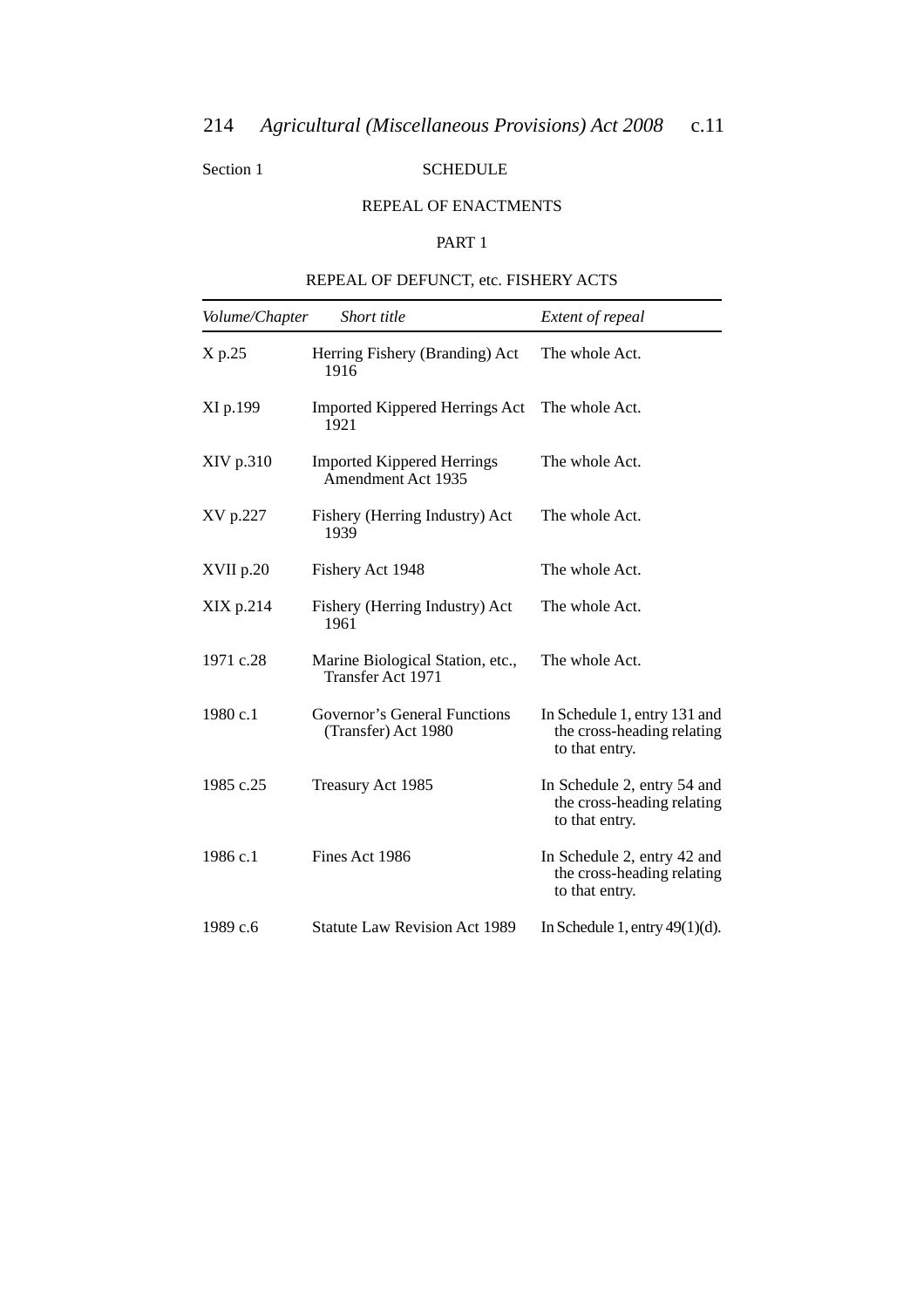#### PART 2

#### REPEAL OF DEFUNCT, etc. ACTS RELATING TO AGRICULTURAL AND RURAL INDUSTRIES

| Volume/Chapter | Short title                                                         | Extent of repeal                                                                                                                                                         |
|----------------|---------------------------------------------------------------------|--------------------------------------------------------------------------------------------------------------------------------------------------------------------------|
| IX p.390       | <b>Agricultural and Rural Industries</b><br>Act 1914                | In section 2, the definitions<br>of "Noble's Trustees", the<br>"Northern Agricultural<br>Society" and the "Southern<br>Agricultural Society" and<br>sections 6, 7 and 9. |
| XI p.402       | <b>Agricultural and Rural Industries</b><br>Acts Amendment Act 1923 | The whole Act.                                                                                                                                                           |
| XII p. 622     | Public Markets (Weighing of<br>Cattle) Act 1929                     | The whole Act.                                                                                                                                                           |
| XIII p. 487    | <b>Agricultural Produce (Grading</b><br>and Marking) Act 1931       | The whole Act.                                                                                                                                                           |
| XIV p. 93      | Public Markets (Weighing of<br>Cattle) Act 1933                     | The whole Act.                                                                                                                                                           |
| XVII p. 1063   | Agricultural Holdings and<br>Dwellings Act 1951                     | The whole Act.                                                                                                                                                           |
| XVIII p. 258   | Rating and Valuation Act 1953                                       | Section $49(1)(d)$ .                                                                                                                                                     |
| XXI p.482      | <b>Consumer Protection (Trade</b><br>Descriptions) Act 1970         | Section $2(4)(b)$ .                                                                                                                                                      |
| 1973 c.14      | <b>European Communities</b><br>(Isle of Man) Act 1973               | Schedule 2.                                                                                                                                                              |
| 1991 c.11      | <b>Consumer Protection Act 1991</b>                                 | In Schedule 4, entry 1 and<br>the cross-heading relating<br>to that entry.                                                                                               |
| 1986 c.1       | Fines Act 1986                                                      | In Schedule 2, entries 33 and<br>34.                                                                                                                                     |
| 1992 c.14      | Currency Act 1992                                                   | Paragraph 6(b) of Schedule<br>3, so far as it relates to<br>entry 6 of Schedule 2 to<br>the Decimal Currency<br>(Isle of Man) Act 1970.                                  |